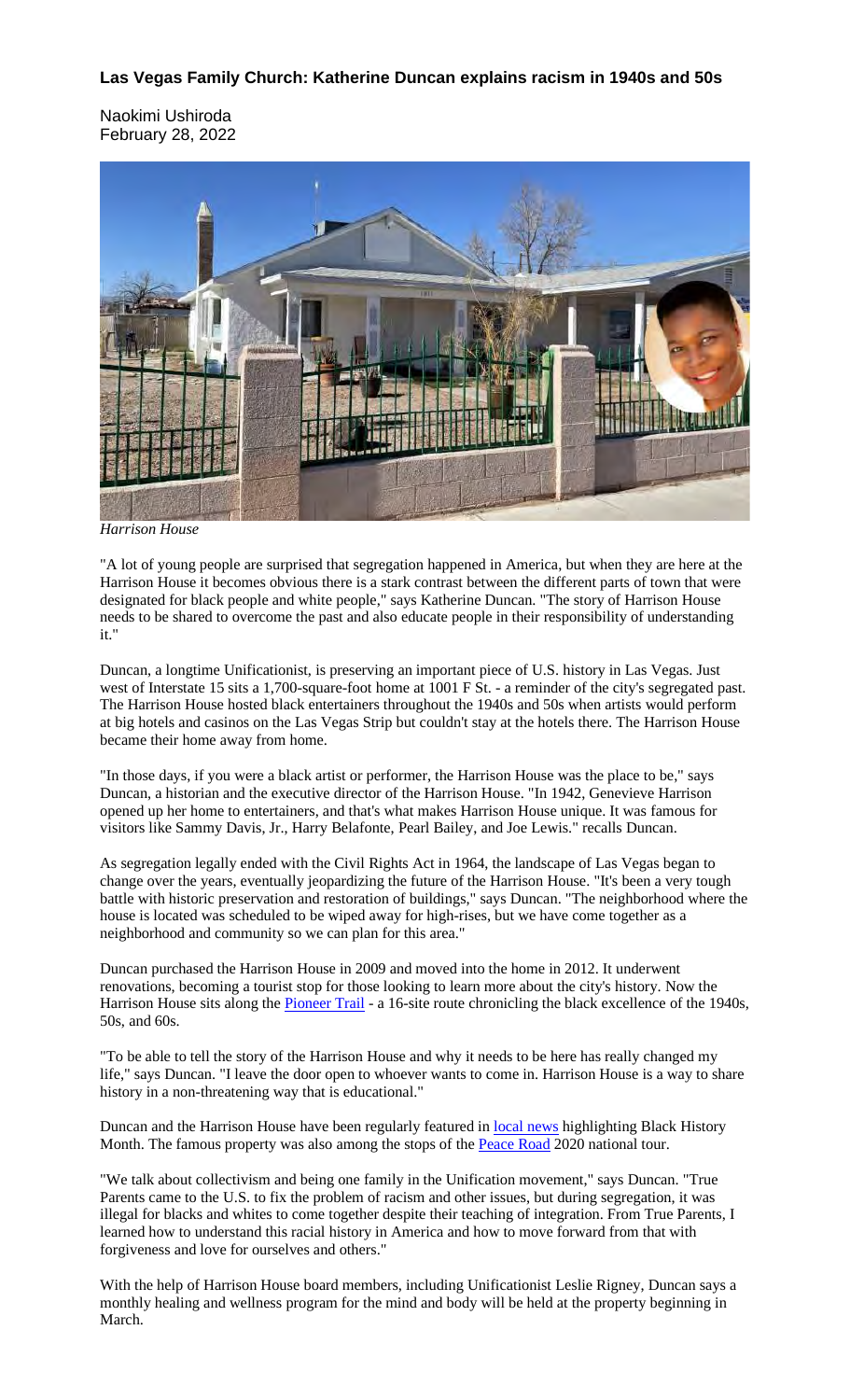



"This tunnel can help make the world a single community at last... Think of how much money the world is wasting on war. The time has come for nations to work together, pool their resources and, as the prophet Isaiah taught, beat our swords into plowshares and our spears into pruning hooks."

- Father Moon, UPF Inauguration, 2005

## **One Unified World**

"The vision is for a high-speed transportation artery linking the entire globe. On the day of its completion, much of our world will become one village linked by one road. " - Mother Moon





#### **ruv11•~1.11c- ruu 1**

"In these [Peace Road] events, people of all ages and nationalities, wearing t-shirts and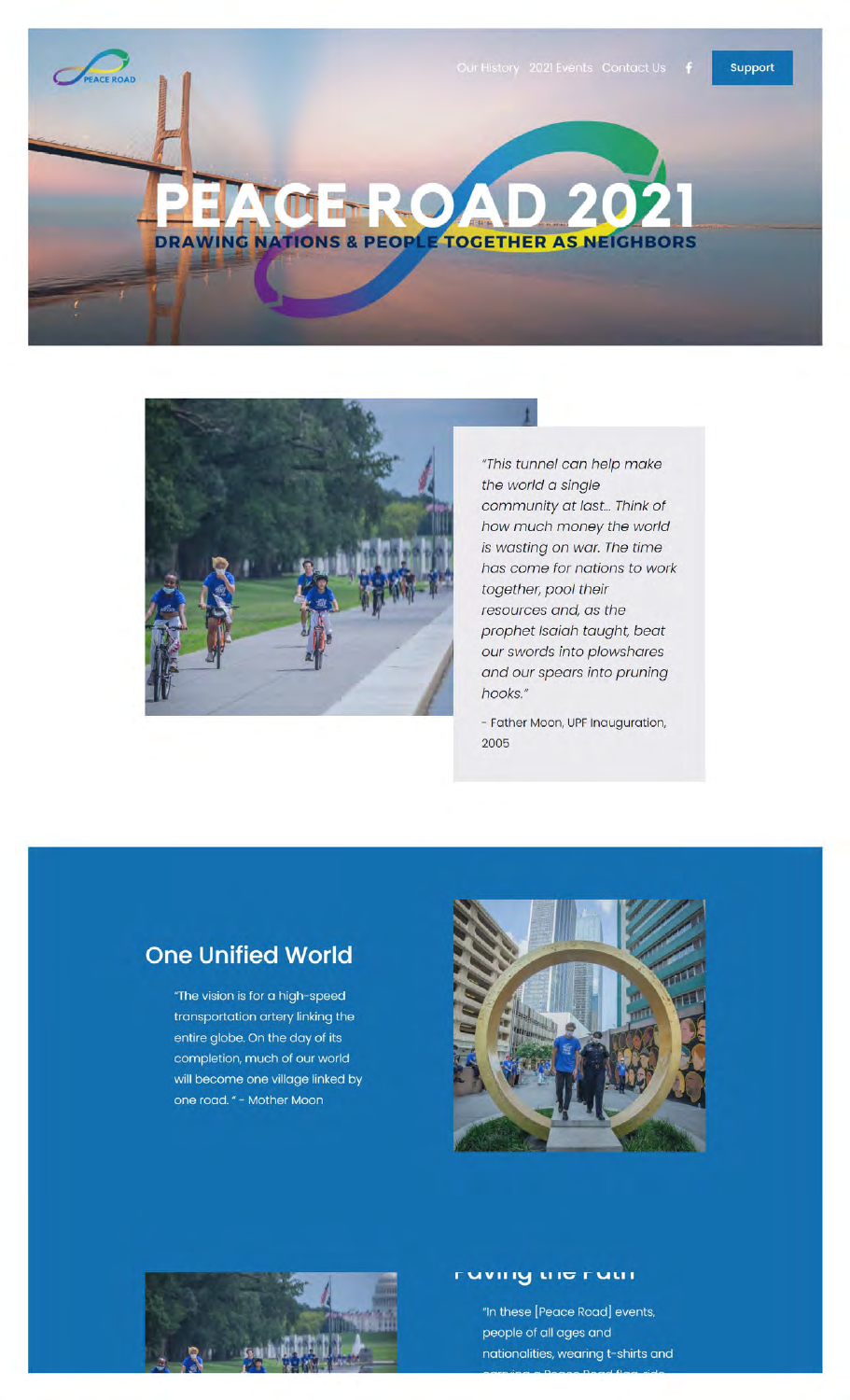

ying a reace koaa nag, nat bicycles or walk to show their support for peace." - Mother Moon

## **Taking a Stand**

"Teams of participants walk, cycle or drive along designated routes representing the International peace highway. Their path ends at local government centers where local officials, social and religious leaders speak at rallies, publicly announce their support for the initiative and stimulate publicity in local media." - Mother Moon



"To tell this story to the world, from the streets to the senate buildings, I had already created an affiliated project, "Peace Road."

- Mother Moon, Mother of Peace

**Universal Peace Federation** 

**Our Work** 

**Connect**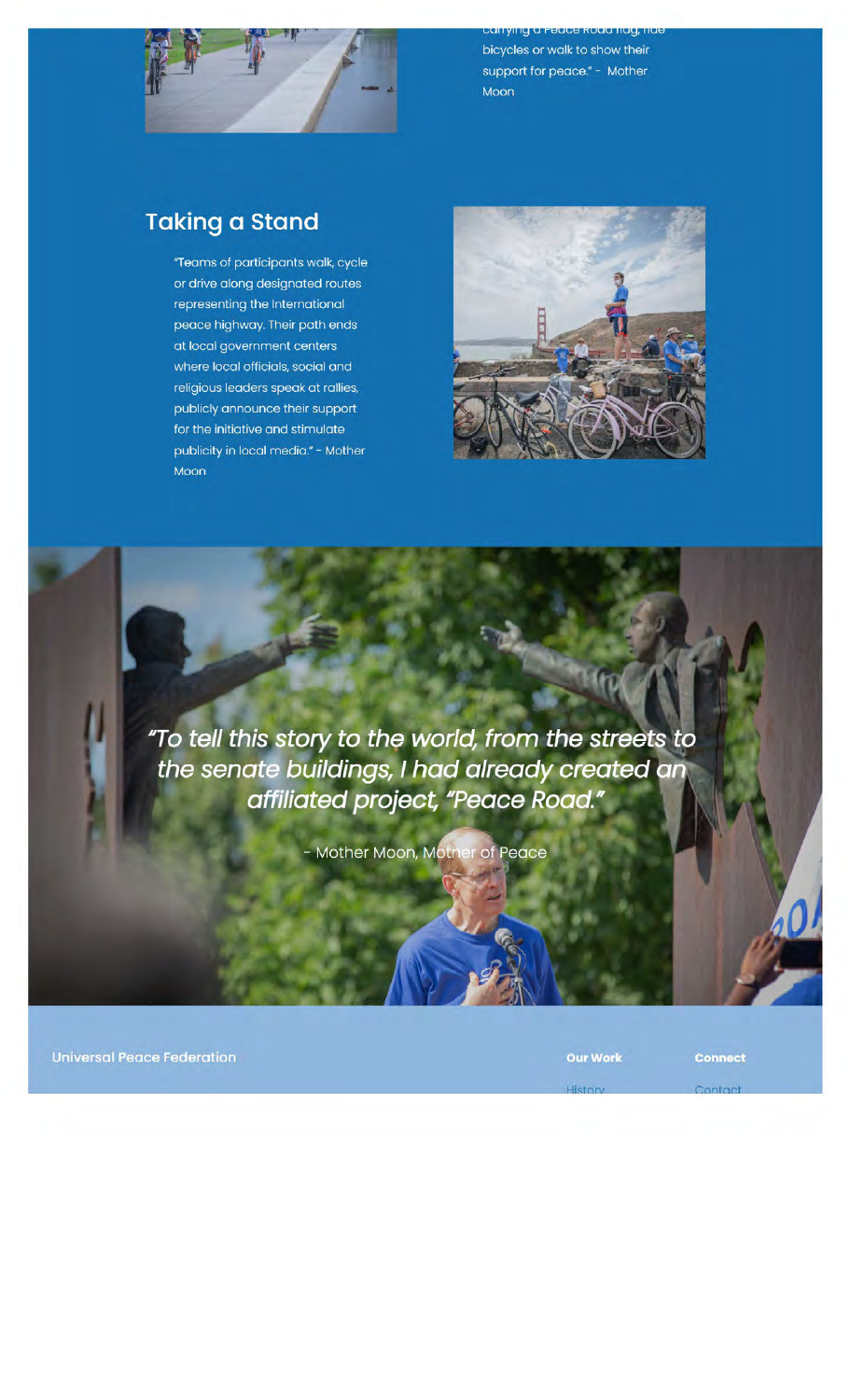

**HISTORIC HARRISON GUEST HOUSE & TOURS** 

Cultural Center/Art Gallery · Tours & Sightseeing

Donate Get Involved In the Press Blog Resources

Contact

(702) 850-0249  $\bullet$   $\circ$ 



# EXPERIENCE THE HISTORIC HARRISON **GUEST HOUSE** & TOURS

Donate Now